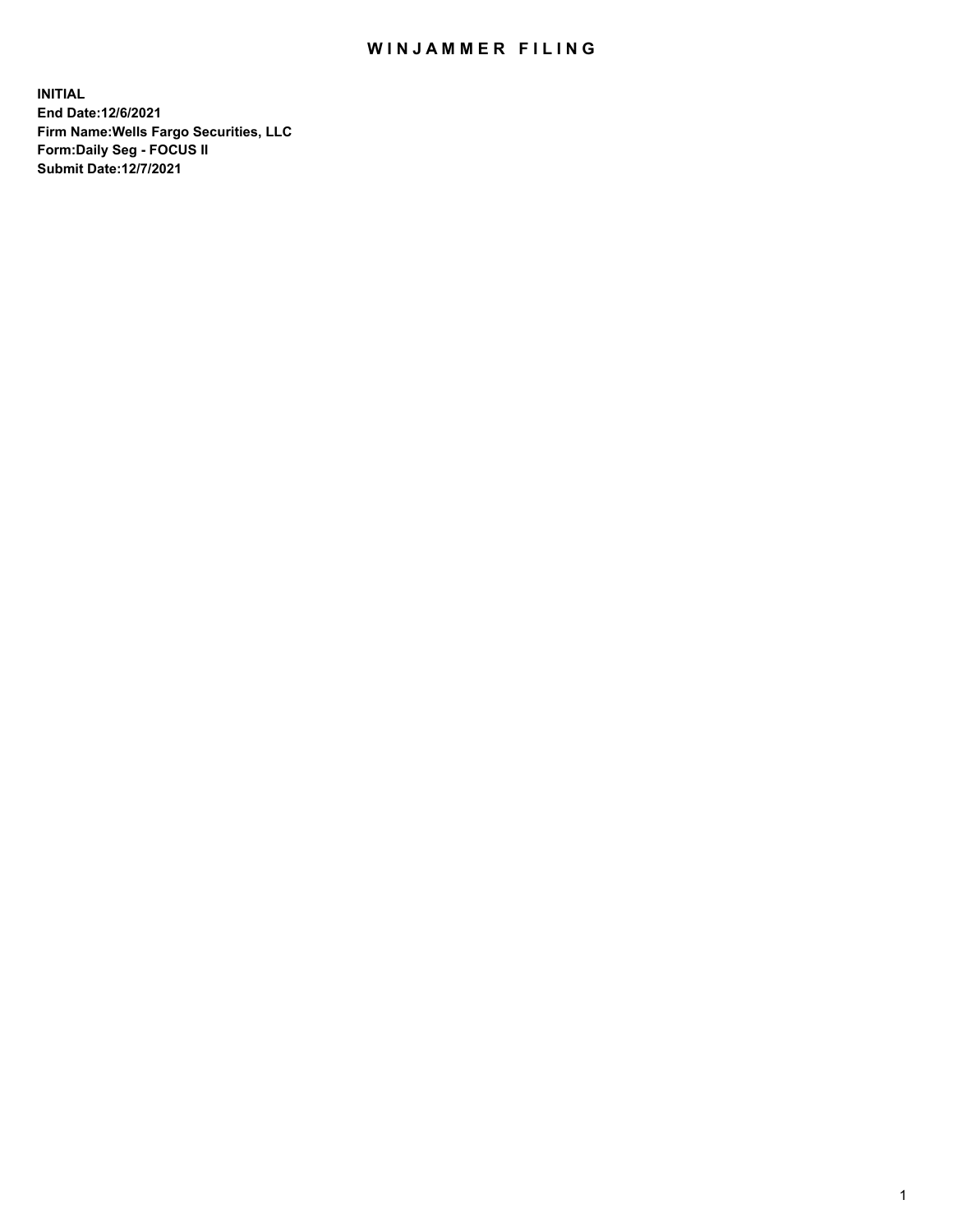**INITIAL End Date:12/6/2021 Firm Name:Wells Fargo Securities, LLC Form:Daily Seg - FOCUS II Submit Date:12/7/2021 Daily Segregation - Cover Page**

| Name of Company                                                                                                                                                                                                                                                                                                                | <b>Wells Fargo Securities LLC</b>                          |
|--------------------------------------------------------------------------------------------------------------------------------------------------------------------------------------------------------------------------------------------------------------------------------------------------------------------------------|------------------------------------------------------------|
| <b>Contact Name</b>                                                                                                                                                                                                                                                                                                            | <b>James Gnall</b>                                         |
| <b>Contact Phone Number</b>                                                                                                                                                                                                                                                                                                    | 917-699-6822                                               |
| <b>Contact Email Address</b>                                                                                                                                                                                                                                                                                                   | james.w.gnall@wellsfargo.com                               |
| FCM's Customer Segregated Funds Residual Interest Target (choose one):<br>a. Minimum dollar amount: ; or<br>b. Minimum percentage of customer segregated funds required:% ; or<br>c. Dollar amount range between: and; or<br>d. Percentage range of customer segregated funds required between:% and%.                         | 125,000,000<br><u>0</u><br>0 <sub>0</sub><br>00            |
| FCM's Customer Secured Amount Funds Residual Interest Target (choose one):<br>a. Minimum dollar amount: ; or<br>b. Minimum percentage of customer secured funds required:%; or<br>c. Dollar amount range between: and; or<br>d. Percentage range of customer secured funds required between:% and%.                            | 35,000,000<br><u>0</u><br>0 <sub>0</sub><br>0 <sub>0</sub> |
| FCM's Cleared Swaps Customer Collateral Residual Interest Target (choose one):<br>a. Minimum dollar amount: ; or<br>b. Minimum percentage of cleared swaps customer collateral required:% ; or<br>c. Dollar amount range between: and; or<br>d. Percentage range of cleared swaps customer collateral required between:% and%. | 360,000,000<br><u>0</u><br>00<br>00                        |

Attach supporting documents CH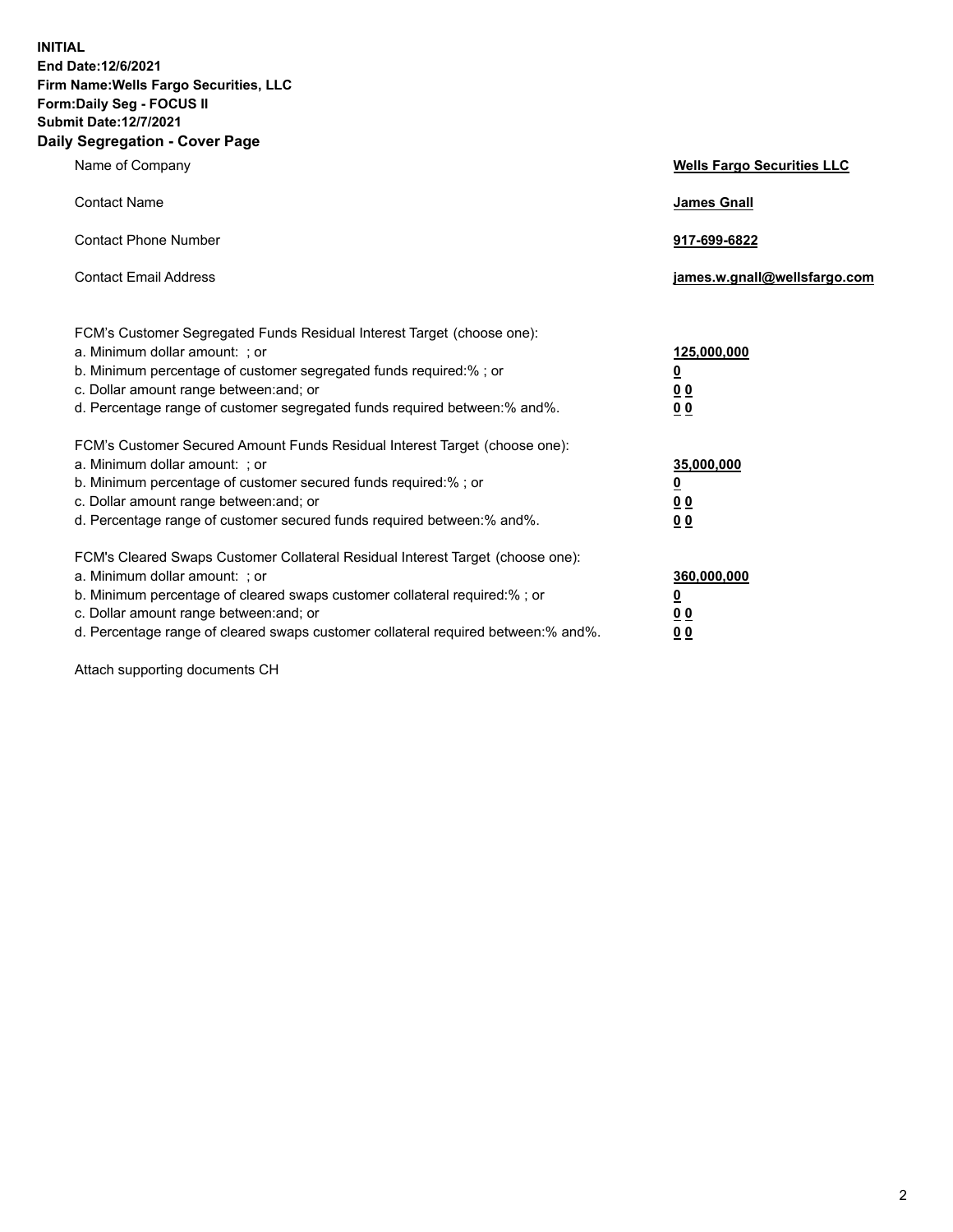**INITIAL End Date:12/6/2021 Firm Name:Wells Fargo Securities, LLC Form:Daily Seg - FOCUS II Submit Date:12/7/2021**

## **Daily Segregation - Secured Amounts**

|     | Foreign Futures and Foreign Options Secured Amounts                                                        |                                |
|-----|------------------------------------------------------------------------------------------------------------|--------------------------------|
|     | Amount required to be set aside pursuant to law, rule or regulation of a foreign                           | $0$ [7305]                     |
|     | government or a rule of a self-regulatory organization authorized thereunder                               |                                |
| 1.  | Net ledger balance - Foreign Futures and Foreign Option Trading - All Customers                            |                                |
|     | A. Cash                                                                                                    | 236,600,375 [7315]             |
|     | B. Securities (at market)                                                                                  | 192,759,001 [7317]             |
| 2.  | Net unrealized profit (loss) in open futures contracts traded on a foreign board of trade                  | 98,654,002 [7325]              |
| 3.  | Exchange traded options                                                                                    |                                |
|     | a. Market value of open option contracts purchased on a foreign board of trade                             | 3,148 [7335]                   |
|     | b. Market value of open contracts granted (sold) on a foreign board of trade                               | $0$ [7337]                     |
| 4.  | Net equity (deficit) (add lines 1. 2. and 3.)                                                              | 528,016,526 [7345]             |
| 5.  | Account liquidating to a deficit and account with a debit balances - gross amount                          | 2,147,860 [7351]               |
|     | Less: amount offset by customer owned securities                                                           | -2,144,211 [7352] 3,649 [7354] |
| 6.  | Amount required to be set aside as the secured amount - Net Liquidating Equity                             | 528,020,175 [7355]             |
|     | Method (add lines 4 and 5)                                                                                 |                                |
| 7.  | Greater of amount required to be set aside pursuant to foreign jurisdiction (above) or line                | 528,020,175 [7360]             |
|     | 6.                                                                                                         |                                |
|     | FUNDS DEPOSITED IN SEPARATE REGULATION 30.7 ACCOUNTS                                                       |                                |
| 1.  | Cash in banks                                                                                              |                                |
|     | A. Banks located in the United States                                                                      | 48,837,690 [7500]              |
|     | B. Other banks qualified under Regulation 30.7                                                             | 197,103,284 [7520] 245,940,974 |
|     |                                                                                                            | [7530]                         |
| 2.  | <b>Securities</b>                                                                                          |                                |
|     | A. In safekeeping with banks located in the United States                                                  | 170,925,383 [7540]             |
|     | B. In safekeeping with other banks qualified under Regulation 30.7                                         | 0 [7560] 170,925,383 [7570]    |
| 3.  | Equities with registered futures commission merchants                                                      |                                |
|     | A. Cash                                                                                                    | -10,314,656 [7580]             |
|     | <b>B.</b> Securities                                                                                       | 86,862,818 [7590]              |
|     | C. Unrealized gain (loss) on open futures contracts                                                        | 27,899,060 [7600]              |
|     | D. Value of long option contracts                                                                          | 3,148 [7610]                   |
|     | E. Value of short option contracts                                                                         | 0 [7615] 104,450,370 [7620]    |
| 4.  | Amounts held by clearing organizations of foreign boards of trade                                          |                                |
|     | A. Cash                                                                                                    | $0$ [7640]                     |
|     | <b>B.</b> Securities                                                                                       | $0$ [7650]                     |
|     | C. Amount due to (from) clearing organization - daily variation                                            | $0$ [7660]                     |
|     | D. Value of long option contracts                                                                          | $0$ [7670]                     |
|     | E. Value of short option contracts                                                                         | 0 [7675] 0 [7680]              |
| 5.  | Amounts held by members of foreign boards of trade                                                         |                                |
|     | A. Cash                                                                                                    | 14,574,463 [7700]              |
|     | <b>B.</b> Securities                                                                                       | 170,064,023 [7710]             |
|     | C. Unrealized gain (loss) on open futures contracts                                                        | <u>15,337,841</u> [7720]       |
|     | D. Value of long option contracts                                                                          | $0$ [7730]                     |
|     | E. Value of short option contracts                                                                         | 0 [7735] 199,976,327 [7740]    |
| 6.  | Amounts with other depositories designated by a foreign board of trade                                     | $0$ [7760]                     |
| 7.  | Segregated funds on hand                                                                                   | $0$ [7765]                     |
| 8.  | Total funds in separate section 30.7 accounts                                                              | 721,293,054 [7770]             |
| 9.  | Excess (deficiency) Set Aside for Secured Amount (subtract line 7 Secured Statement<br>Page 1 from Line 8) | 193,272,879 [7380]             |
| 10. | Management Target Amount for Excess funds in separate section 30.7 accounts                                | 35,000,000 [7780]              |

11. Excess (deficiency) funds in separate 30.7 accounts over (under) Management Target **158,272,879** [7785]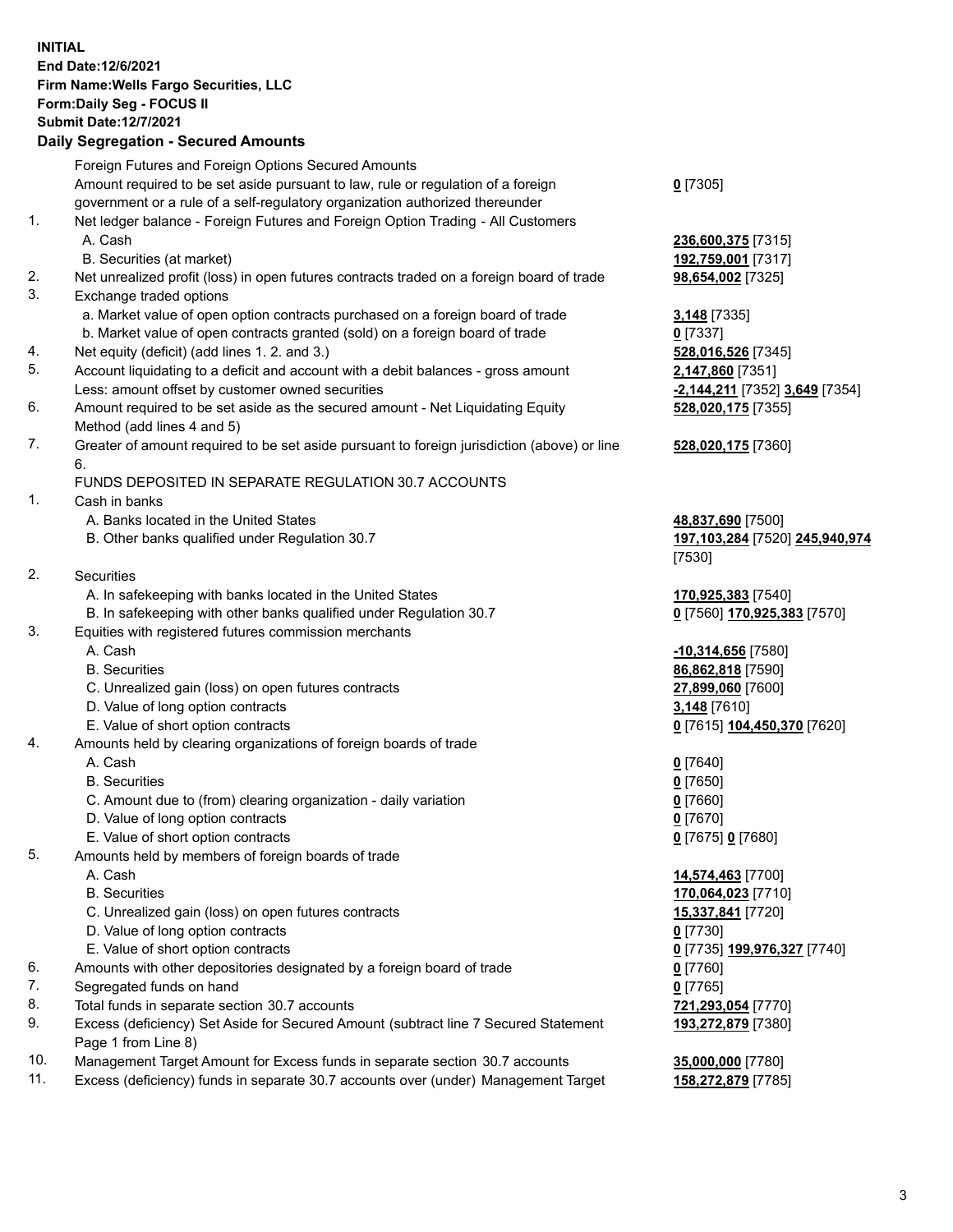**INITIAL End Date:12/6/2021 Firm Name:Wells Fargo Securities, LLC Form:Daily Seg - FOCUS II Submit Date:12/7/2021**

## **Daily Segregation - Segregation Statement**

SEGREGATION REQUIREMENTS(Section 4d(2) of the CEAct)

| 1.  | Net ledger balance                                                                  |                                |
|-----|-------------------------------------------------------------------------------------|--------------------------------|
|     | A. Cash                                                                             | 2,345,433,343 [7010]           |
|     | B. Securities (at market)                                                           | 1,996,931,737 [7020]           |
| 2.  | Net unrealized profit (loss) in open futures contracts traded on a contract market  | 968,795,335 [7030]             |
| 3.  | Exchange traded options                                                             |                                |
|     | A. Add market value of open option contracts purchased on a contract market         | 1,279,893,691 [7032]           |
|     | B. Deduct market value of open option contracts granted (sold) on a contract market | -1,362,527,532 [7033]          |
| 4.  | Net equity (deficit) (add lines 1, 2 and 3)                                         | 5,228,526,574 [7040]           |
| 5.  | Accounts liquidating to a deficit and accounts with                                 |                                |
|     | debit balances - gross amount                                                       | 299,896,998 [7045]             |
|     | Less: amount offset by customer securities                                          | -285,246,437 [7047] 14,650,561 |
|     |                                                                                     | [7050]                         |
| 6.  | Amount required to be segregated (add lines 4 and 5)                                | 5,243,177,135 [7060]           |
|     | FUNDS IN SEGREGATED ACCOUNTS                                                        |                                |
| 7.  | Deposited in segregated funds bank accounts                                         |                                |
|     | A. Cash                                                                             | 169,793,306 [7070]             |
|     | B. Securities representing investments of customers' funds (at market)              | 665,228,483 [7080]             |
|     | C. Securities held for particular customers or option customers in lieu of cash (at | 200,894,806 [7090]             |
|     | market)                                                                             |                                |
| 8.  | Margins on deposit with derivatives clearing organizations of contract markets      |                                |
|     | A. Cash                                                                             | 2,966,952,605 [7100]           |
|     | B. Securities representing investments of customers' funds (at market)              | 199,319,669 [7110]             |
|     | C. Securities held for particular customers or option customers in lieu of cash (at | 1,796,036,931 [7120]           |
|     | market)                                                                             |                                |
| 9.  | Net settlement from (to) derivatives clearing organizations of contract markets     | -200,254,706 [7130]            |
| 10. | Exchange traded options                                                             |                                |
|     | A. Value of open long option contracts                                              | 1,279,893,691 [7132]           |
|     | B. Value of open short option contracts                                             | -1,362,527,532 [7133]          |
| 11. | Net equities with other FCMs                                                        |                                |
|     | A. Net liquidating equity                                                           | $0$ [7140]                     |
|     | B. Securities representing investments of customers' funds (at market)              | $0$ [7160]                     |
|     | C. Securities held for particular customers or option customers in lieu of cash (at | $0$ [7170]                     |
|     | market)                                                                             |                                |
| 12. | Segregated funds on hand                                                            | $0$ [7150]                     |
| 13. | Total amount in segregation (add lines 7 through 12)                                | 5,715,337,253 [7180]           |
| 14. | Excess (deficiency) funds in segregation (subtract line 6 from line 13)             | 472,160,118 [7190]             |
| 15. | Management Target Amount for Excess funds in segregation                            | 125,000,000 [7194]             |
| 16. | Excess (deficiency) funds in segregation over (under) Management Target Amount      | 347,160,118 [7198]             |
|     | Excess                                                                              |                                |